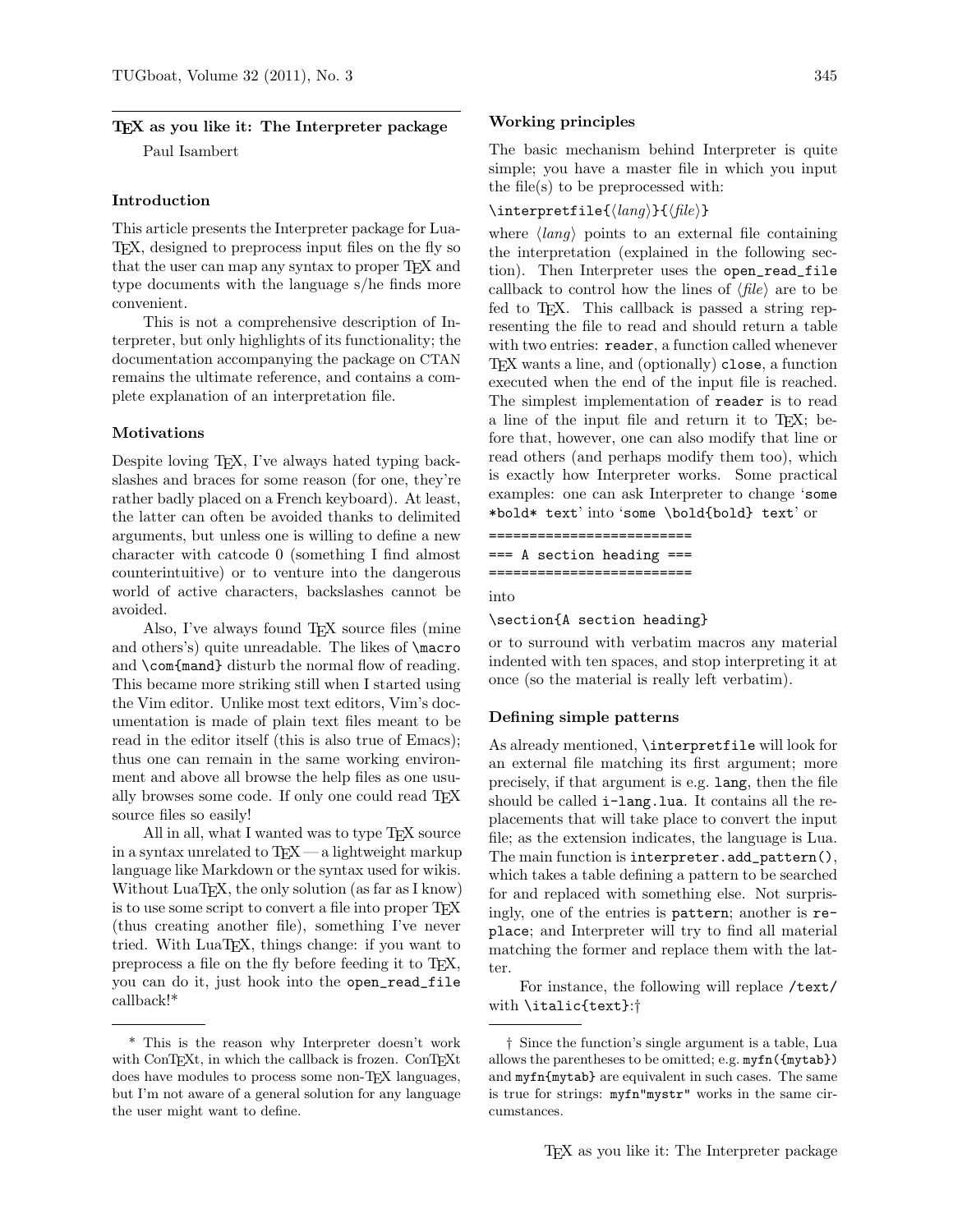# interpreter.add\_pattern{  $pattern = "/(. -) /",$ replace =  $"\tilde{\{}1}\"$ }

The reader will notice that Lua's magic characters are used, and (.-) thus means 'capture the shortest possible sequence made of any number of matching characters', and not a dot followed by a minus sign between parentheses. To denote a magic character itself, one should prefix it with %; thus if one wanted to use stars instead of slashes, the pattern should be  $\frac{1}{6}$  (.-)  $\frac{1}{6}$ , because the star is a magic character (see the Lua reference manual for the list of magic characters). Alternatively, Interpreter has a function interpreter.nomagic() which reverses the magic: no character is magic unless prefixed with %, except that ... means the magic (.-). For example, interpreter.nomagic("\*...\*") is equivalent to  $"\%*(.-)$ % $*"$ .

I've mentioned captures, and indeed replace makes use of them: %1 refers to the first (and in this case, only) capture of pattern. This follows the behavior of Lua's string.gsub(), since ultimately Interpreter uses that function to make the replacement. Accordingly, replace can be a string, as is the case here, but also a table (and the entry returned is the one with the first capture, or the entire match if there is no capture, as its key) or a function (to which the captures, or the entire match, are passed as arguments).

Now Interpreter will search all lines for the specified pattern and use the replacement if a match occurs; a limitation (and security) is that matches must be contained in a single line. For instance, the following material will be left untouched:

```
This will /not be
put/ in italics.
```
To span several lines, two solutions are possible. First, one can redefine the pattern to match a single slash, which is converted to \italics{ or } depending on a conditional. To do this, one can use a function in replace:

```
local italic
local function makeitalic ()
  if italic then
    italic = false
    return "}"
  else
    italic = true
    return "\\italic{"
  end
end
```

```
interpreter.add_pattern{
  pattern = "/",replace = makeitalic
}
```
The second solution, sounder and more general, will be explained in the next section.

Before turning to more advanced topics, a word of caution: Interpreter does not define TFX macros as \italic or \bold or \section. They are used here because their meaning is clear, but one should obviously use macros defined elsewhere. In other words, Interpreter simply manipulates strings and has nothing to do with typesetting.

# Handling paragraphs

Simple patterns are fine as far as they go, but sometimes manipulating input line by line doesn't suffice. For instance, suppose you want to turn

1. First item.

2. Second item.

3. Third item.

into something like

\list \item First item. \item Second item. \item Third item. \endlist

Converting a string of digits followed by a dot at the beginning of a line into \item is easy enough. However, how should \list and \endlist be added to the material?

Such a situation is the reason why Interpreter manipulates paragraphs instead of lines. Instead of fetching a line, converting it according to the defined patterns, and returning it to TEX, Interpreter collects an entire paragraph, does all the conversions, and only then passes it line by line to TEX. In the meantime new lines might have been added.

For Interpreter a paragraph is anything up to and including the first line matching completely the pattern stored in interpreter.paragraph, where 'matching completely' means that if the material matching the pattern is removed from the line, the line is empty. By default, interpreter.paragraph is defined as %s\*, i.e. a paragraph is marked by a line containing at most spaces.

To manipulate paragraphs, one should define a pattern with a call entry. This should be a function, and it will be executed as follows:

function (paragraph, line, index, pattern)

The first argument is the entire paragraph where the match occurred. It is represented as a table with nu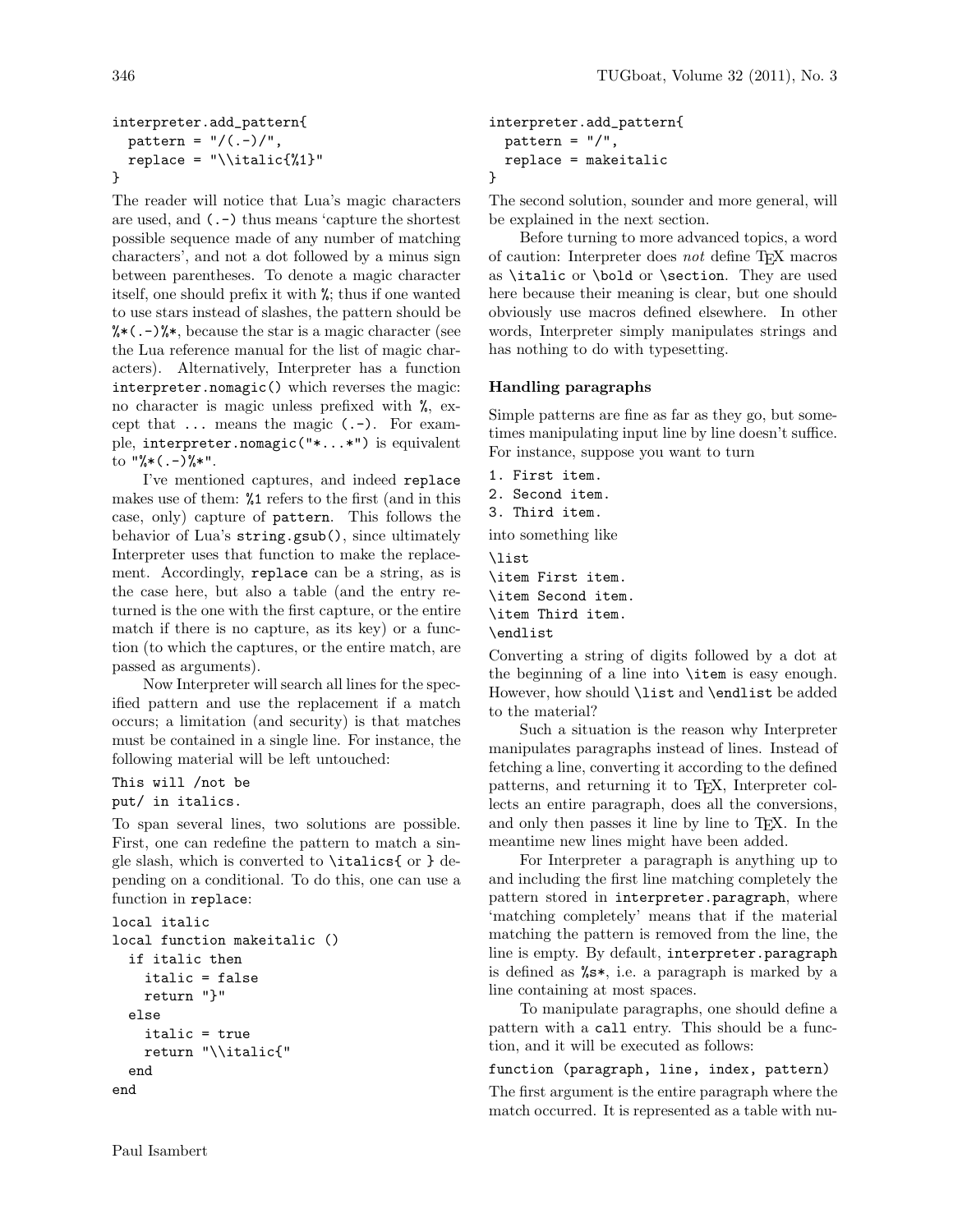merical indices; line is the index of the line where the match occurred, so that paragraph[line] returns a string representing that line; index is the position in that string where the match was found; finally, pattern is the entire table which has been defined with interpreter.add\_pattern.

Our situation with lists could be solved like this:

```
local item = "^%s*%d*".local function makelist (paragraph)
  for n, l in ipairs(paragraph) do
    \text{param}[\text{n}] = \text{string}.\text{gsub}(1, \text{item}),"\\item ",1)
  end
  table.insert(paragraph, 1, "\\list")
  table.insert(paragraph, "\\endlist")
end
add_pattern{
  pattern = item,
  call = makelist
}
```
The following will happen: when Interpreter spots a string of one or more digits followed by a dot at the beginning of a line (spaces notwithstanding), it calls the makelist function. This functions searches for the same pattern in all the lines of the paragraph and replaces it with \item; also, it inserts new lines with **\list** and **\endlist** at the beginning and the end of the paragraph.

This example used only the first argument of the call function. As a more complicated case using all four arguments, let's solve the question of defining  $/\ldots/\;$  as a marker for italics possibly spanning several lines. Basically, the solution is identical to the one shown in the previous section: the first slash should be turned into \italic{ and the second into }. But, as already mentioned this solution will be sounder, because the conversion will be done if and only if a pair of slashes is found (so that a slash on its own isn't modified), and also more general, because the same function will be used for all similar patterns.

```
local match,gsub = string.match,string.gsub
local function markup (par, line, index,
                                  pattern)
local patt = pattern.pattern
```

```
local rep = "\
\cdot ... pattern.replace .. "{"
if match(par[line], patt, index+1) then
 par[line] = gsub(par[line], patt, rep, 1)
par[line] = gsub(par[line], patt, "}", 1)else
 local n = line+1while par[n] do
  if match(par[n], patt) then
```

```
par[line] = gsub(par[line], patt,rep, 1)
   par[n] = gsub(par[n], patt, "}", 1)return
   else
   n = n+1end
 end
 return index+1
 end
end
interpreter.add_pattern{pattern = "/",
     call = markup, replace = "italic"}
interpreter.add_pattern{pattern = "%*",
      call = markup, replace = "bold"}
interpreter.add_pattern{pattern = '"',
      call = markup, replace = "quote"}
```
Given a pattern, the markup function looks for another occurrence of this pattern in the same line or in the following lines of the paragraph. Only if the search succeeds does the replacement happen. Then we specify patterns so /text/ will be replaced with \italic{text}, \*text\* with \bold{text}, and finally "text" with \quote{text}.

Two things should be remarked upon in the code above. First, the line return index+1 at the end of the function instructs Interpreter to resume its search for patterns at the next position in the current line; without it, the search would start again at the same position where the pattern was found. This return statement occurs if no matching character was found, i.e. if the pattern was launched on a lonely slash (or star or double quote). Thus that character was not converted, and if the search were to start again at the same position, Interpreter would find the same character, and enter a loop.

Second, the patterns store the macro to be used in the replace field. That is totally arbitrary: the table making up the pattern can contain any field. Here the replace entry can be used because if a pattern has both call and replace, the latter is ignored (i.e. the mechanism described in the previous section doesn't apply).

### Bells and whistles

As said in the introduction, this paper is not a complete manual for Interpreter. Here I'll mention a few other bits of functionality.

First and foremost, the search for patterns is done according to an order. Each pattern belongs to a class, as specified by the class entry in the pattern table (this entry defaults to the number recorded in